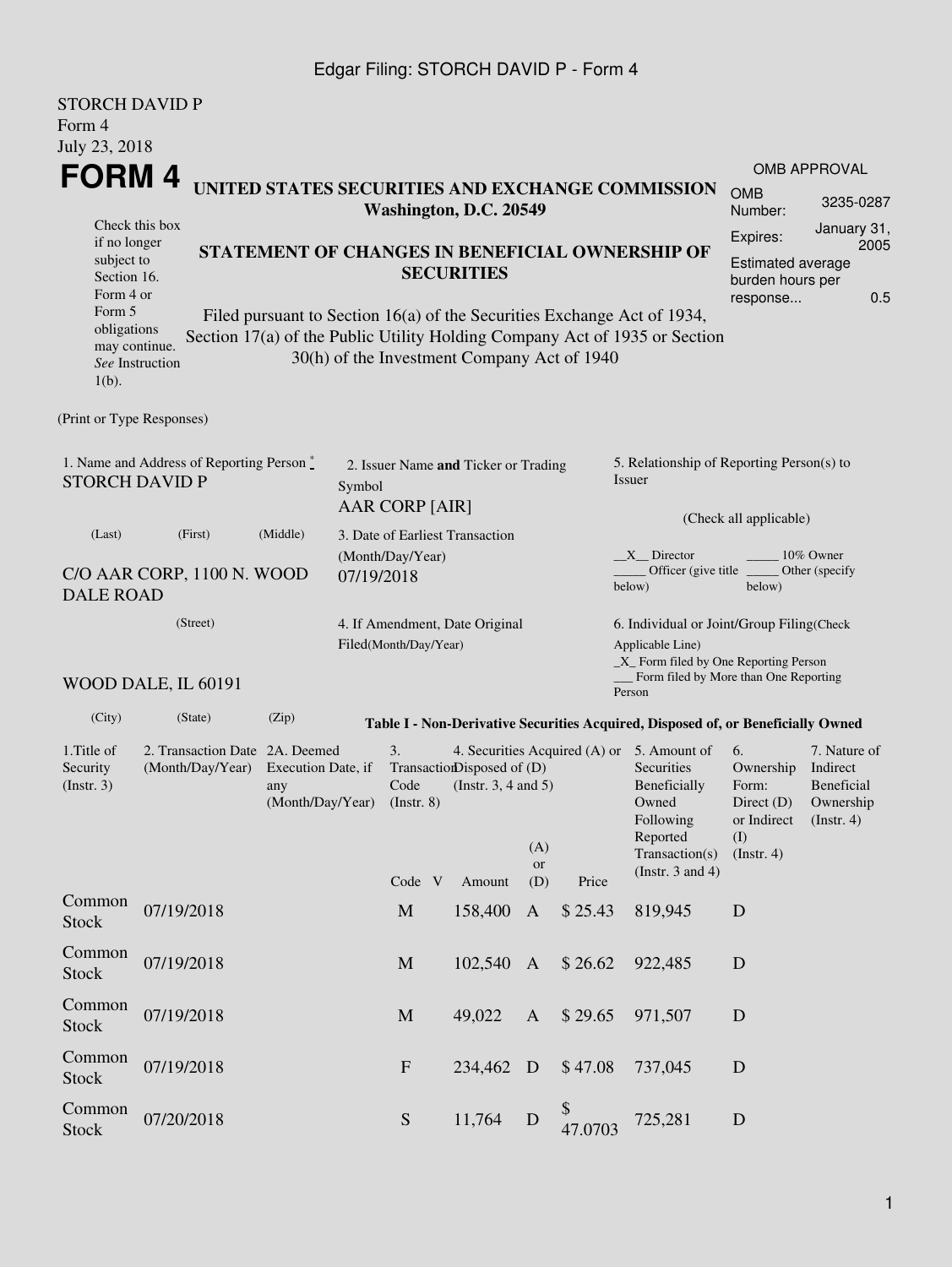### Edgar Filing: STORCH DAVID P - Form 4

| Common<br><b>Stock</b>                               |                                                                       |                                                    |                                                                                                                                                 |                                                                                                                                                           |                                                                                                                                                                         | 52,473                                                                | I                     | by Power of<br>Attorney                                                         |                            |
|------------------------------------------------------|-----------------------------------------------------------------------|----------------------------------------------------|-------------------------------------------------------------------------------------------------------------------------------------------------|-----------------------------------------------------------------------------------------------------------------------------------------------------------|-------------------------------------------------------------------------------------------------------------------------------------------------------------------------|-----------------------------------------------------------------------|-----------------------|---------------------------------------------------------------------------------|----------------------------|
| Common<br>Stock                                      |                                                                       |                                                    |                                                                                                                                                 |                                                                                                                                                           |                                                                                                                                                                         | 200,000                                                               | $\mathbf I$           | by DPS Asset<br>Management                                                      |                            |
| Common<br><b>Stock</b>                               |                                                                       |                                                    |                                                                                                                                                 |                                                                                                                                                           |                                                                                                                                                                         | 76,738                                                                | I                     | by Grat2                                                                        |                            |
| Common<br><b>Stock</b>                               |                                                                       |                                                    |                                                                                                                                                 |                                                                                                                                                           |                                                                                                                                                                         | 2,025                                                                 | $\mathbf I$           | by Lorraine<br>Revocable<br>Trust                                               |                            |
| Common<br><b>Stock</b>                               |                                                                       |                                                    |                                                                                                                                                 |                                                                                                                                                           |                                                                                                                                                                         | 18,810                                                                | I                     | by Wife                                                                         |                            |
| Common<br>Stock                                      |                                                                       |                                                    |                                                                                                                                                 |                                                                                                                                                           |                                                                                                                                                                         | 250,000                                                               | $\mathbf I$           | Storch<br>Family 2012<br>Dynasty<br>Trust $(1)$                                 |                            |
|                                                      |                                                                       |                                                    | Table II - Derivative Securities Acquired, Disposed of, or Beneficially Owned<br>(e.g., puts, calls, warrants, options, convertible securities) | number.                                                                                                                                                   | Persons who respond to the collection of<br>information contained in this form are not<br>required to respond unless the form<br>displays a currently valid OMB control |                                                                       |                       | <b>SEC 1474</b><br>$(9-02)$                                                     |                            |
| 1. Title of<br>Derivative<br>Security<br>(Insert. 3) | 2.<br>Conversion<br>or Exercise<br>Price of<br>Derivative<br>Security | 3. Transaction Date 3A. Deemed<br>(Month/Day/Year) | Execution Date, if<br>any<br>(Month/Day/Year)                                                                                                   | 4.<br>5. Number of<br>TransactionDerivative<br>Securities<br>Code<br>Acquired (A) or<br>$($ Instr. 8 $)$<br>Disposed of (D)<br>(Instr. $3, 4$ , and<br>5) |                                                                                                                                                                         | 6. Date Exercisable and<br><b>Expiration Date</b><br>(Month/Day/Year) |                       | 7. Title and Amount of<br><b>Underlying Securities</b><br>(Instr. $3$ and $4$ ) |                            |
|                                                      |                                                                       |                                                    |                                                                                                                                                 | Code V                                                                                                                                                    | (D)<br>(A)                                                                                                                                                              | Date<br>Exercisable                                                   | Expiration<br>Date    | Title                                                                           | Amount<br>Number<br>Shares |
| Common<br>Stock                                      | \$25.43                                                               | 07/19/2018                                         |                                                                                                                                                 | $\mathbf M$                                                                                                                                               | 158,400                                                                                                                                                                 |                                                                       | 07/15/2014 07/15/2023 | Common<br>Stock                                                                 | 158,40                     |
| Common<br>Stock                                      | \$26.62                                                               | 07/19/2018                                         |                                                                                                                                                 | $\mathbf M$                                                                                                                                               | 102,540                                                                                                                                                                 |                                                                       | 08/07/2016 08/07/2025 | Common<br>Stock                                                                 | 102,54                     |
| Common<br>Stock                                      | \$29.65                                                               | 07/19/2018                                         |                                                                                                                                                 | $\mathbf M$                                                                                                                                               | 49,022                                                                                                                                                                  |                                                                       | 07/11/2012 07/11/2022 | Common<br>Stock                                                                 | 49,02                      |

# **Reporting Owners**

**Reporting Owner Name / Address**

**Relationships** Director 10% Owner Officer Other

**Reporting Owners 22 April 2018 19:30 PM 2018 20:30 PM 20:30 PM 20:30 PM 20:30 PM 20:30 PM 20:30 PM 20:30 PM 20:30 PM 20:30 PM 20:30 PM 20:30 PM 20:30 PM 20:30 PM 20:30 PM 20:30 PM 20:30 PM 20:30 PM 20:30 PM 20:30 PM 20:30**